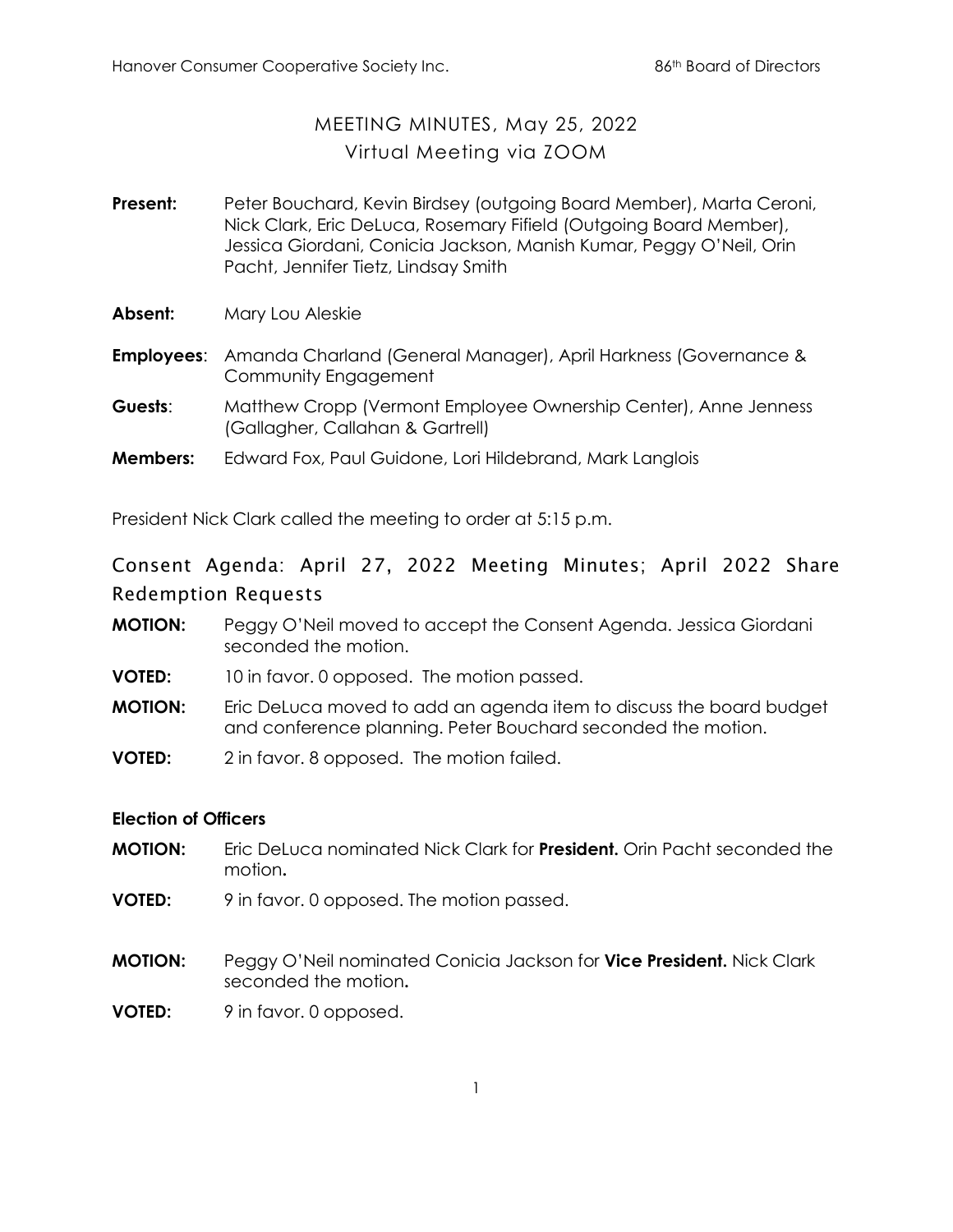- **MOTION:** Conicia Jackson nominated Peggy O'Neil for **Treasurer.** Nick Clark seconded the motion**.**
- **VOTED:** 8 in favor. 0 opposed. 1 abstained (Eric DeLuca). The motion passed.
- **MOTION:** Conicia Jackson nominated Orin Pacht for **Secretary.** Jessica Giordani seconded the motion**.**
- **VOTED:** 9 in favor. 0 opposed. The motion passed.

*(Jennifer Tietz joined the meeting)*

## **Presentation**

Matthew Cropp from the Vermont Employee Ownership Center spoke to the board about multi-stakeholder cooperative ownership, employee stock ownership plans (ESOPs), and other ownership options. He provided examples of businesses and cooperatives using this approach and talked about the major components of ownership split, governance, patronage, and valuation and taxation. The board asked several questions and is interested in learning more.

## **Executive Session**

- **MOTION:** Nick moves to enter into **Executive Session** at 6:02 p.m. for legal and personnel issues and to include the General Manager and Anne Jenness (attorney representing HCCS). The employee director will participate in the legal portion but not the personnel portion of the Executive Session. Orin Pacht seconded the motion.
- **VOTED:** 10 in favor. 0 opposed. The motion passed.
- **MOTION:** Conicia Jackson moved to come out of **Executive Session** at 6:42 p.m. Orin Pacht seconded the motion.
- **VOTED:** 10 in favor. 0 opposed. The motion passed

## **Board Planning**

## **Juneteenth**

CJ updated the board on Juneteenth planning and Co-op's donations towards the event.

## **Meeting Schedule and Mode**

The board will continue to meet remotely for the time being and will consider a quarterly in-person meeting in the Fall. *(Marta Ceroni joined the meeting at 6:45 p.m.)*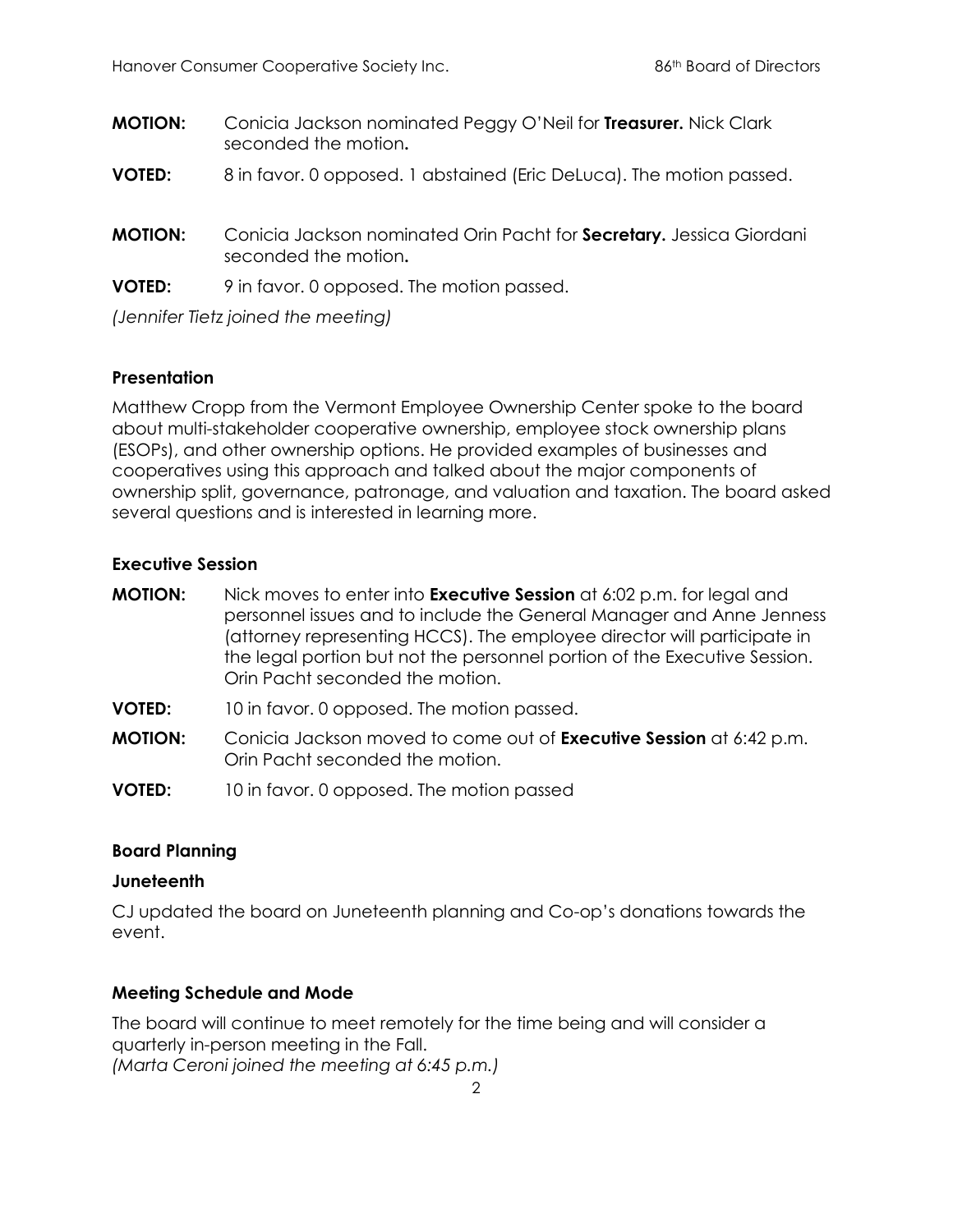#### **Member Input**

Paul Guidone, Lori Hildebrand, and Edward Fox read statements to the board. (Appendix A). Nick Clark read the following statement:

Thank you to all who came to share your thoughts and ideas with us this evening, and to those who have reached out to the board or individual board members in the past few days. We can not and will not offer comments on any personnel matters. What I can offer is this, it is both the Board of Directors and the Co-op's top priority to maintain a safe and equitable workplace for every member of our team, and it's also our commitment to our membership.

Regarding the general manager position, the Board worked hard to provide a fair application, interview, and decision process. We are confident that we have hired the right person in the right position at the right time to better serve the Co-op's members AND our team. Amanda Charland has our full confidence.

This Board and the Leadership team will not tolerate any verbal or physical abuse of the Co-op's employees, members, or other guests in our stores. We take the accusations made within the Valley News article very seriously.

We are consistently looking for ways to improve ourselves, our processes, and how we conduct business to uphold our mission and our commitment to our team and our members. Again, thank you for sharing with us this evening.

#### **Monitoring**

#### **EL Global**

General Manager Amanda Charland presented EL 1 Global and said that while she'll continue to track data from past EL reporting, she will also offer new interpretations and data moving forward.

- **MOTION:** Orin Pacht moved that the board assessed EL Global monitoring report as demonstrating compliance and providing a reasonable interpretation of the policy. Jessica Giordani seconded the motion.
- **VOTED:** 10 in favor. 0 opposed. 1 abstained (Marta Ceroni). The motion passed.

#### **GM Update**

Amanda provided a verbal update with a brief overview of financials, the final push to redeem B-shares, the Co-op's Cornerstone Award, joining the New England Organics Partnership, our ongoing *local* campaign, and open leadership positions.

#### **Governance Process**

**GP Global and GP 1 – Governing Style** – Orin offered to complete these overdue monitoring reports.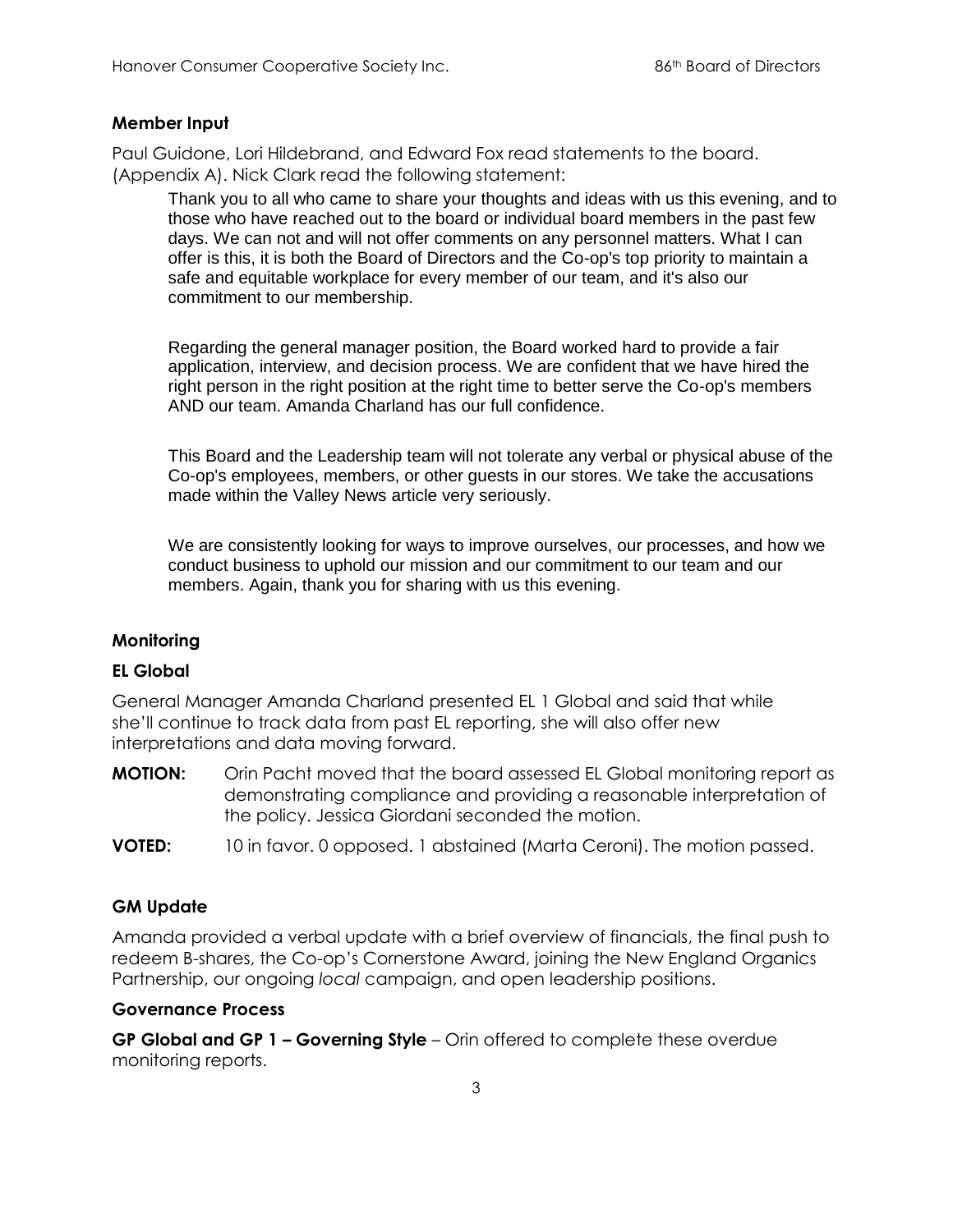## **GP 6 – Board Process for Recruitment and Continuity** – CJ will do the GP 6 report.

#### **Committees**

### **Ends Committee Update**

Marta Ceroni updated the board on the Ends Survey. There were 561 responses and 177 people indicating they would like to stay involved. The work is being undertaken to distill the data, share with the Ends Committee, and then present recommendations to the board. The Ends Committee plans to sunset when the board is ready to begin drafting policy language.

#### **Appoint Committee Chairs**

| <b>MOTION:</b> | Nick Clark nominated Lindsay Smith Chair of the Diversity, Equity, and<br><b>Inclusion Committee.</b> Jennifer Tietz seconded the motion. |
|----------------|-------------------------------------------------------------------------------------------------------------------------------------------|
| <b>VOTED:</b>  | 11 in favor. 0 opposed. The motion passed.                                                                                                |
| <b>MOTION:</b> | <u>Eric DeLuca nominated Marta Ceroni Chair of the <b>Ends Committee.</b> Orin</u><br>Pacht seconded the motion.                          |
| <b>VOTED:</b>  | 11 in favor. 0 opposed. The motion passed.                                                                                                |
| <b>MOTION:</b> | Peggy O'Neil nominated Orin Pacht of the <b>Governance Committee.</b><br>Conicia Jackson seconded the motion.                             |
| <b>VOTED:</b>  | 11 in favor. 0 opposed. The motion passed.                                                                                                |
| <b>MOTION:</b> | Peter Bouchard nominated Jessica Giordani Chair of the Member Linkage<br><b>Committee.</b> Jennifer Tietz seconded the motion.            |
| <b>VOTED:</b>  | 11 in favor. 0 opposed. The motion passed.                                                                                                |

#### **Adjournment**

The meeting adjourned at 7:34 p.m.

Respectfully submitted,

April Harkness **Orin Pacht** 

Governance & Community Engagement Board Secretary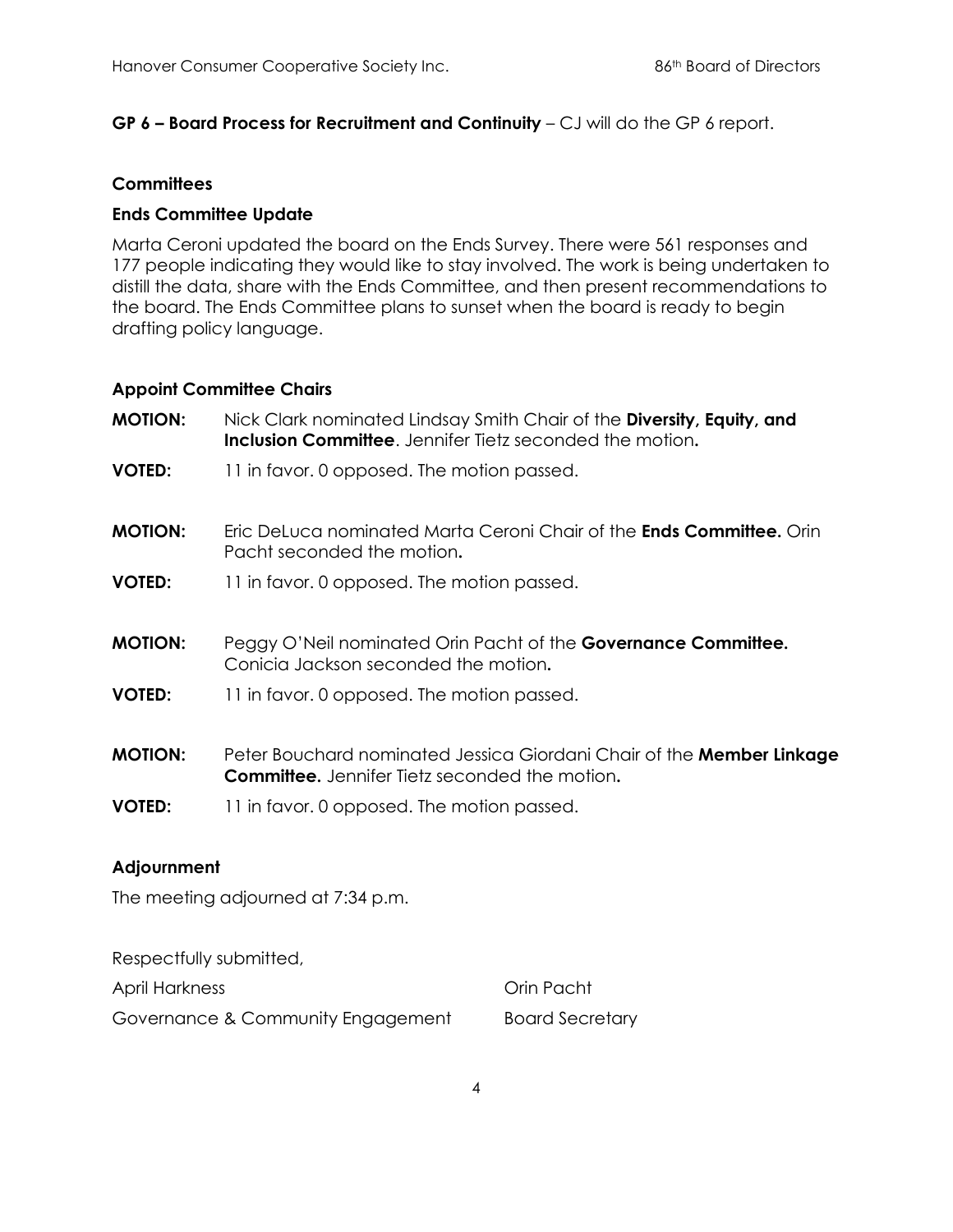# Appendix A

## **Paul Guidone read the following letter during the 5/25/22 board meeting and submitted via email 5/25/22 at 7:26PM:**

Co-op Board meeting May 25, 2022

With respect to the allegations made by Co-op employee Doren Hall, as reported by and in the Valley news article – Discrimination in Store – dated May 22, 2022, I have the following prepared comments. It is important to remember that since I retired, I no longer have access to my emails, and I am recalling these details to the best of my recollection.

- 1) May 2021 incident was reported/communicated incorrectly. Doren Hall did reach out to the police as I recall but the police do not issue No Trespass letters. Just because the police are called does not guarantee that a No Trespass letter will be issued. We have a process for issuing No Trespass letters that is not reflected in Doren Hall's accounting.
	- a) Doren raised this issue with our Directors of Administrative and Business Unit Operations, respectively, and with me.
	- b) The three of us reviewed the video from our store cameras. Our cameras do not capture voice.
	- c) We requested and reviewed written statements from the employee involved and those who witnessed and/or overheard the encounter between Doren and the woman.
	- d) After reviewing and discussing the above, the three of us agreed a No Trespass letter was warranted.
	- e) I reviewed, edited, and signed the letter, which was sent by registered mail to the woman and the Lebanon police were notified the letter had been issued.
	- f) When we received the registered mail return receipt, we informed the police departments of Lebanon, Hanover and WRJ that the letter was in effect precluding her from visiting and shopping at any of our retail locations.
	- g) The steps I outlined are our standard operating procedure for all prospective actions that result from socially unacceptable behavior towards Co-op employees.

A key point here is that the police do not issue No Trespass letters, management does. The police ensure the No Trespass is enforced.

2) The statement that I lifted the ban is a true statement. But as with the rest of this allegation, it is void of fact and detail. For example, during our review of the factual material previously mentioned, we had no knowledge of, or concern for, whether the woman was known to the Board or not. We all know many members so that fact is irrelevant. What matters are the facts of the situation.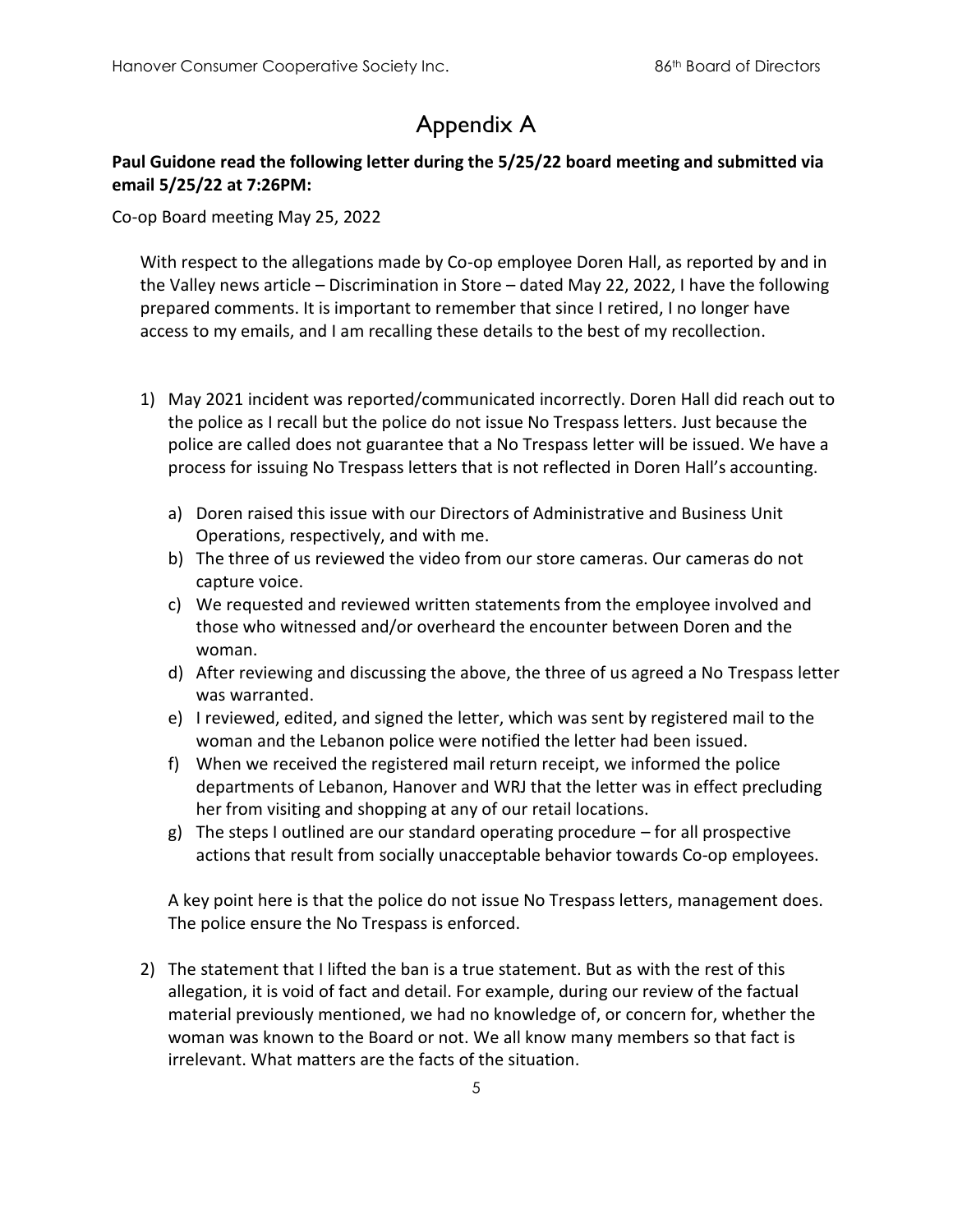- 3) Several days after the receipt of the No Trespass by the woman, to my surprise her husband had emailed me on her behalf. His initial email was questioning why she received the No Trespass and was very aggressive in tone and substance.
- 4) As previously stated, although I do not have access to the email exchanges between the woman's husband and myself, it was clear that once her husband understood that not only did his wife disrespect our employee, she also was argumentative and disrespectful to the police officer, details the police officer put into his written report.
- 5) It was at this point that her husband began to soften his aggressiveness. He further began to open-up about his wife's tendencies and behavior (that is all I will say in a public setting as the individuals have a right to privacy). The more we exchanged emails it began to appear to me and the Directors of Administrative and Business Unit operations that although her behavior was reprehensible, there may be extenuating circumstances in this situation that did not exist in any of the other situations where I issued a No Trespass letter. For the record, I have issued 9 No Trespass letters during my tenure as GM. Eight letters were the result of inappropriate and disrespectful member behavior towards our employees. Half of those letters were issued for the Lebanon store. The ninth letter was for shoplifting.

Throughout these exchanges, I kept the Board's Executive Committee, as constructed at the time, informed. At no time throughout these updates did the Board or the Executive Committee pressure me to rescind the No Trespass or imply or state that the woman is known to the Board.

- 6) Through further email discussion, her husband asked if there were any conditions or circumstances that could lead to her No Trespass being rescinded.
- 7) In my reply, I made it clear that the conditions by which the No Trespass would be rescinded will require his wife to interact with our employees in a respectful manner consistent with socially acceptable behavior. In my email, I enumerated those conditions.
- 8) Through further email discussion, her husband agreed to ensure his wife would abide by and follow those conditions enumerated and acknowledged in writing that further violations would result in a permanent reinstatement of the No Trespass.
- 9) At this juncture I informed the Executive Committee of the outcome and several members expressed appreciation that we were able to reach a reasonable solution given the difficult choice at hand.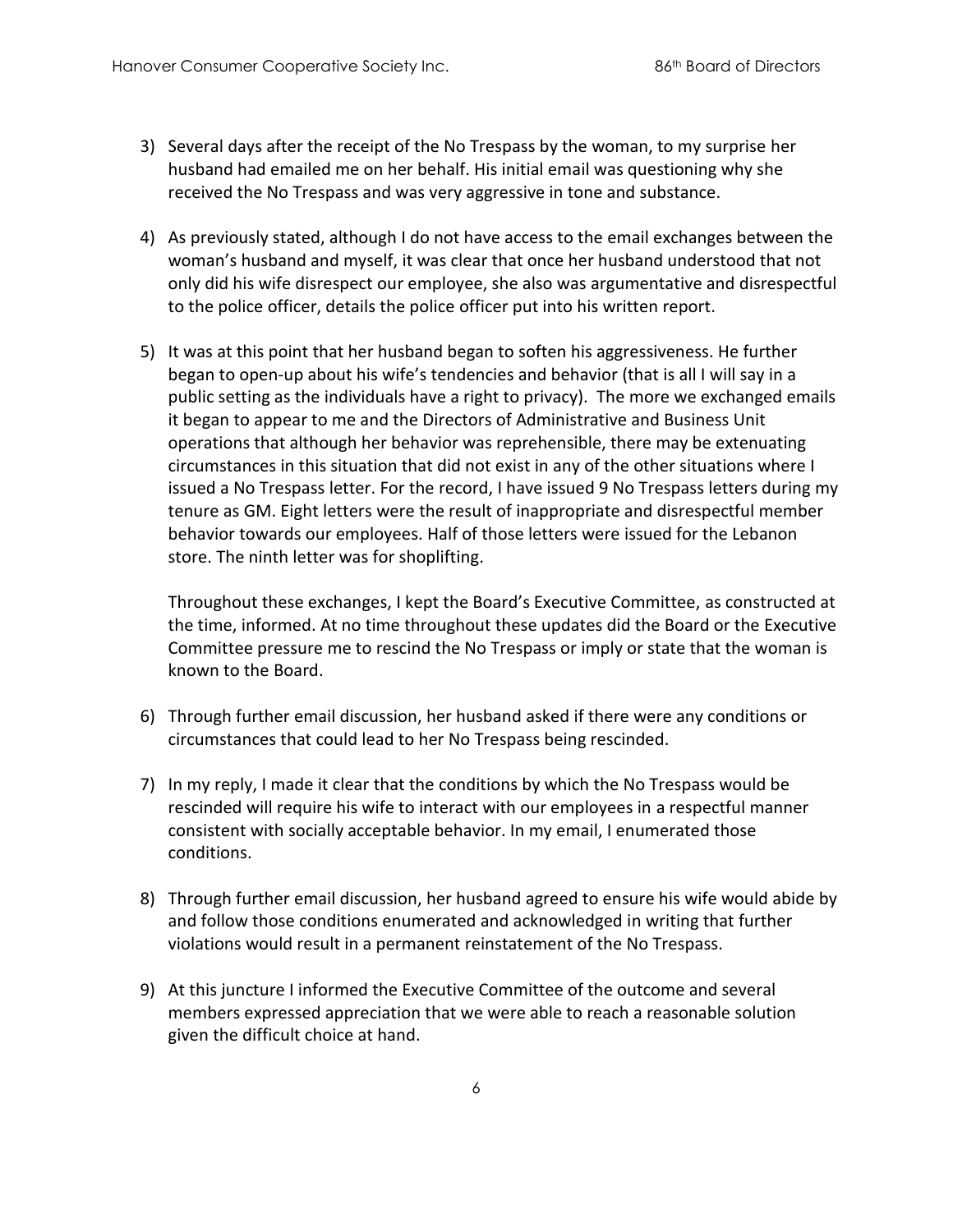In addition, the police departments were notified that the No Trespass order had been rescinded, that the Directors of Administrative and Business Unit Operations, and Doren received copies of the final documents. These three individuals had been kept informed as to the progress, nature of the discussions and rationale for the outcome throughout the entire process. There were no surprises.

10) Subsequently, I had to reissue a No Trespass letter to the woman for not abiding to the agreed conditions. At that time, her husband did not email me to complain about the No Trespass.

That was the background and the facts. Now for the obvious unanswered questions:

- 1) Doren refers to Coop leadership in the article. He sums up by saying 'My goal is to bring to light how the board and the (coop's) leadership treat people. What they are doing in not ok'. To whom is he referring when he says Coop leadership? If it is me, then why did he and his team present me with a desk card holder name plate that reads Paul Guidone, Best-Ever GM and offer other effusive comments about my leadership skills and care for employees at the retirement party he and his team held for me on April 27<sup>th</sup>, two days before I retired? Additionally, the Director of Administrative Operations was also presented a name plate by Doren and his team that reads Lori Hildbrand, Awesome Director of Administration. So again, who is the Coop leadership that Doren is referring to?
- 2) Why didn't the Valley News reporter reach out to me for comment after such an incendiary and libelous allegation was directed at me? Could it be there was concern that the facts might not support the narrative of bias? If the Valley news had done a simple Google search of their own past reporting, in less than 2 minutes they would have found the June 14, 2020, letter to the editor, written by me and then Board President Allene Swienckowski, stating unequivocally that the Hanover Co-op does not tolerate racism and bigotry. The article was titled "Interesting times we're living in" and may be found at vnews.com/Forum-June-15-34740251. The results of the search should have begged the question – what has changed at the Co-op – and a source check with me would have been in order. But as I asked before, could it be there was concern that the facts might not support the narrative of bias?
- 3) As this allegation involves a situation that occurred while I was the GM, and the Board's only employee, what response in my defense will the board provide to members and the community-at-large, considering the comments I have made tonight?

To that end, I also respectfully request that my written comments be distributed to employees, members and the community-at-large through the usual communication